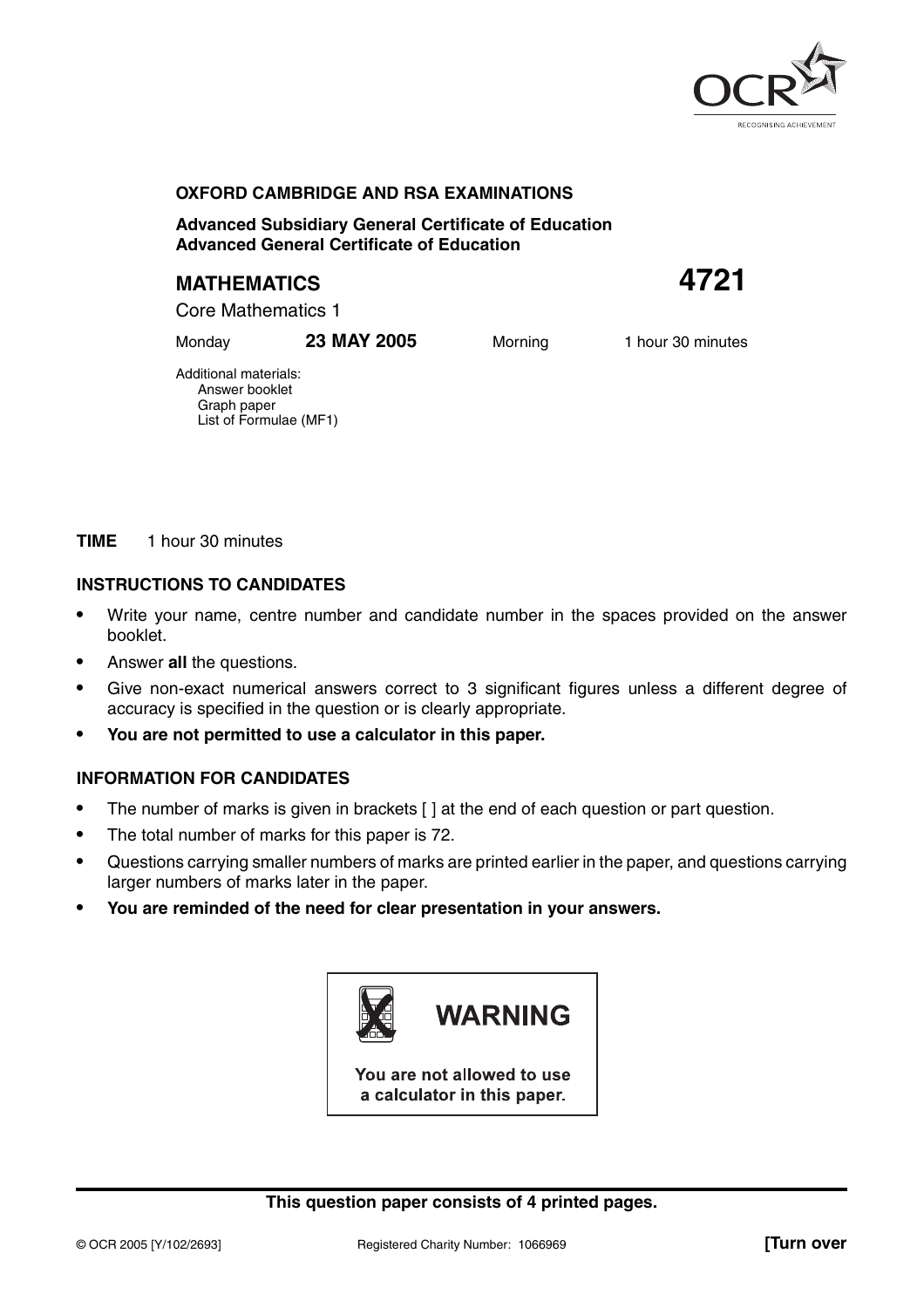- **2**
- **1** Solve the inequality  $x^2 6x 40 \ge 0$ . [4]
- **2** (i) Express  $3x^2 + 12x + 7$  in the form  $3(x + a)^2 + b$ .  $2 + b$ . [4]
	- (ii) Hence write down the equation of the line of symmetry of the curve  $y = 3x^2 + 12x + 7$ . [1]
- **3** (i) Sketch the curve  $y = x^3$ . .  $[1]$ 
	- (ii) Describe a transformation that transforms the curve *y* =  $x^3$  to the curve *y* =  $-x^3$ . . [2]
	- (iii) The curve  $y = x^3$  is translated by *p* units, parallel to the *x*-axis. State the equation of the curve after it has been transformed. [2] after it has been transformed.

# **4** Solve the equation  $x^6 + 26x^3 - 27 = 0$ . [5]

- **5** (a) Simplify  $2x^{\frac{2}{3}} \times 3x^{-1}$ .  $[2]$ 
	- **(b)** Express  $2^{40} \times 4^{30}$  in the form  $2^n$ . .  $[2]$

(c) Express 
$$
\frac{26}{4 - \sqrt{3}}
$$
 in the form  $a + b\sqrt{3}$ . [3]

6 Given that 
$$
f(x) = (x + 1)^2 (3x - 4)
$$
,  
\n(i) express  $f(x)$  in the form  $ax^3 + bx^2 + cx + d$ , [3]  
\n(ii) find  $f'(x)$ , [2]

**(iii)** find  $f''(x)$ . [2]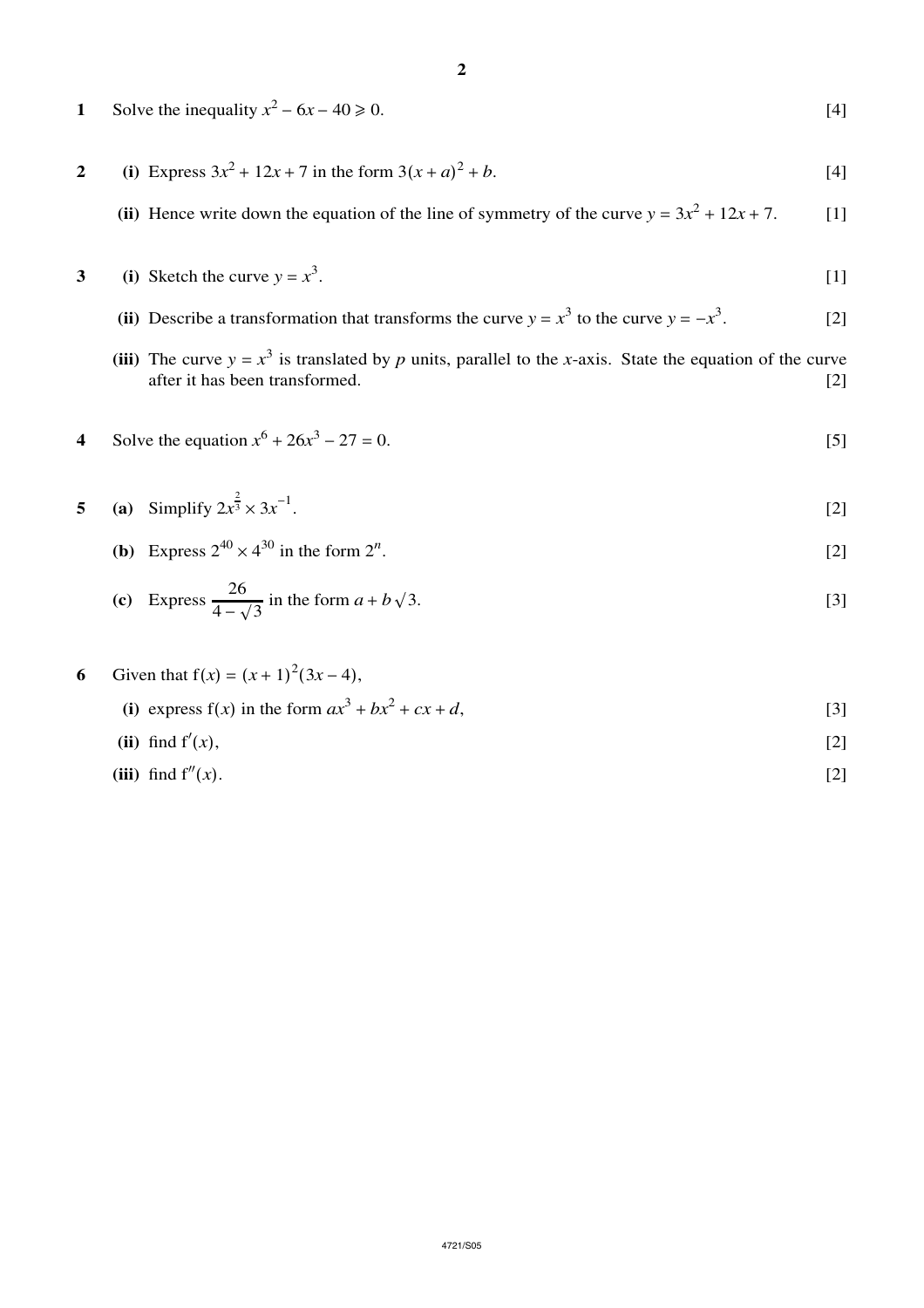# **7 (i)** Calculate the discriminant of each of the following:

(a)  $x^2 + 6x + 9$ , **(b)**  $x^2 - 10x + 12$ , **(c)**  $x^2 - 2x + 5$ .

**(ii)**



State with reasons which of the diagrams corresponds to the curve

(a) 
$$
y = x^2 + 6x + 9
$$
,  
\n(b)  $y = x^2 - 10x + 12$ ,  
\n(c)  $y = x^2 - 2x + 5$ . [4]

**8** (i) Describe completely the curve  $x^2 + y^2 = 25$ . [2]

(ii) Find the coordinates of the points of intersection of the curve  $x^2 + y^2 = 25$  and the line  $2x + y - 5 = 0$ . [6]

### **[Questions 9 and 10 are printed overleaf.]**

[3]